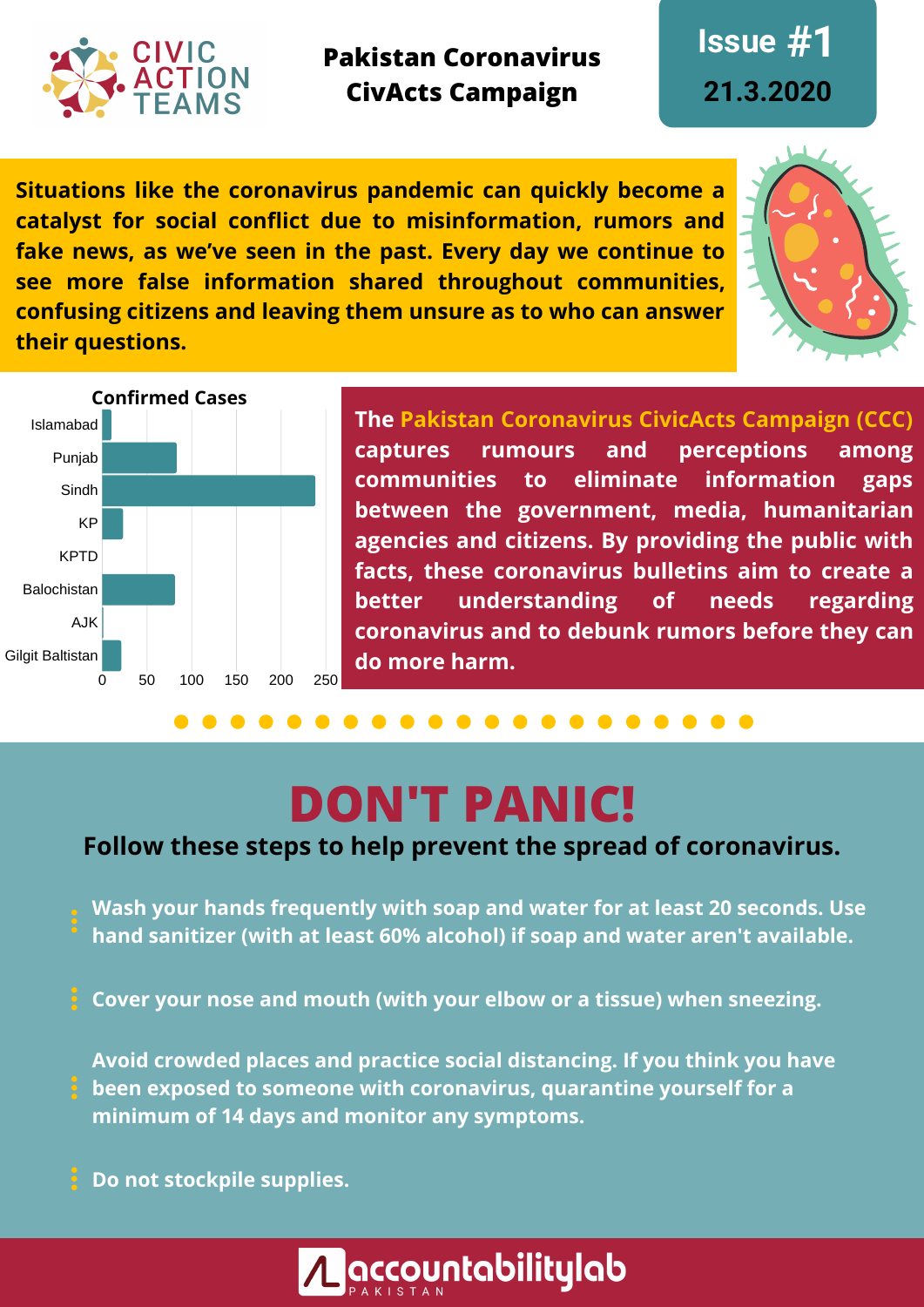**Rumor Fact**

**Was this strain of coronavirus deliberately created by people?**

**No. Viruses can change over time, and occasionally, a disease that occurs in an animal such as a pig or a bird can change and pass on to humans.**

**To date there is no evidence that mosquito bites can cause coronavirus. Coronavirus is a respiratory virus which spreads primarily through droplets created when an infected person coughs or sneezes.**

**Can coronavirus be transmitted through mosquitoes?**

**Can eating garlic prevent coronavirus?**

**Garlic has antimicrobial properties, however there is no evidence that eating garlic can prevent COVID-19.**

**Is it true that coronavirus cannot survive in warm temperatures?**

**Evidence so far shows that COVID-19 can be spread in all climates, including areas with hot and humid weather.**

**Do you have any questions about coronavirus? Have you heard any rumors?**

**Send us your questions through the form below so we can address them!**

### **[bit.ly/CivActsCOVID](https://docs.google.com/forms/d/e/1FAIpQLScUcP4DPFLF76LTh50SG5XEJ10WRpkGDTZvOzen2xZ85m172A/viewform)**

**Accountabilitylab** 

**Sources: [COVID-19](http://www.covid.gov.pk/) Health Advisory PlatformWorld Health [Organization](https://www.who.int/health-topics/coronavirus) Johns Hopkins [Medicine](https://www.hopkinsmedicine.org/health/conditions-and-diseases/coronavirus/2019-novel-coronavirus-myth-versus-fact)**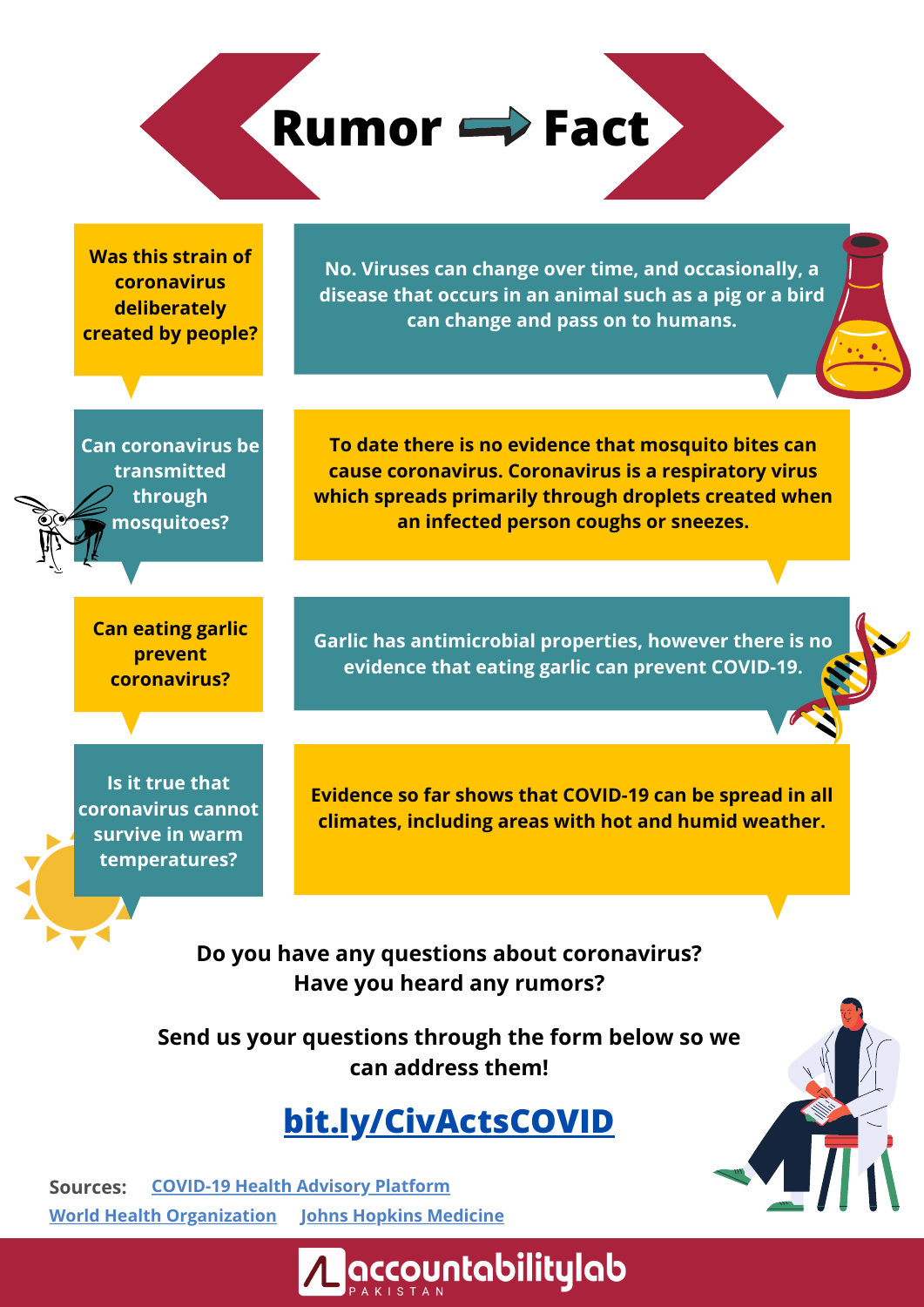# **MEDICAL MASKS 101**

#### **When should you use a medical mask?**

**If you have a cough, fever, or difficulty breathing, you should wear a mask.**

**If you are healthy and looking after someone who has or may have coronavirus, make sure to wear a mask whenever you are in the same room as that person.** 

**If you do not have these symptoms, you don't need to wear a mask. There is no evidence that masks can protect people who are not sick.**

#### **How should you wear a medical mask?**

- **Wash your hands with soap and** 1. **water to ensure they are clean before handling the mask.**
- **Locate the metal strip at the top of** 2. **the mask. This end will rest on the bridge of your nose.**
- **Secure the elastics around your ears** 3. **or tie it behind your head.**
- **Adjust the pleats to make sure it** 4. **covers your nose, mouth, and chin.**
- **Do not touch the front of the mask** 5. **while in use.**

### **How should you properly dispose of a medical mask?**

- **Wash your hands with soap and** 1. **water to ensure they are clean before handling the mask.**
- **Take the elastics from around** 2. **your ears or untie the mask behind your head.**
- **Do not touch the front of the** 3. **mask. It may be contaminated.**
- **Remove the mask and discard it in** 4. **a closed bin.**
- **Wash your hands with soap and** 5. **water.**

# **NEVER REUSE SINGLE USE MASKS**

A accountabilitylab

**For more information on mask usage:**

**United States Center for [Disease](https://www.cdc.gov/coronavirus/2019-ncov/hcp/respirator-use-faq.html#respirators) Control World Health [Organization](https://www.who.int/emergencies/diseases/novel-coronavirus-2019/advice-for-public/when-and-how-to-use-masks)**